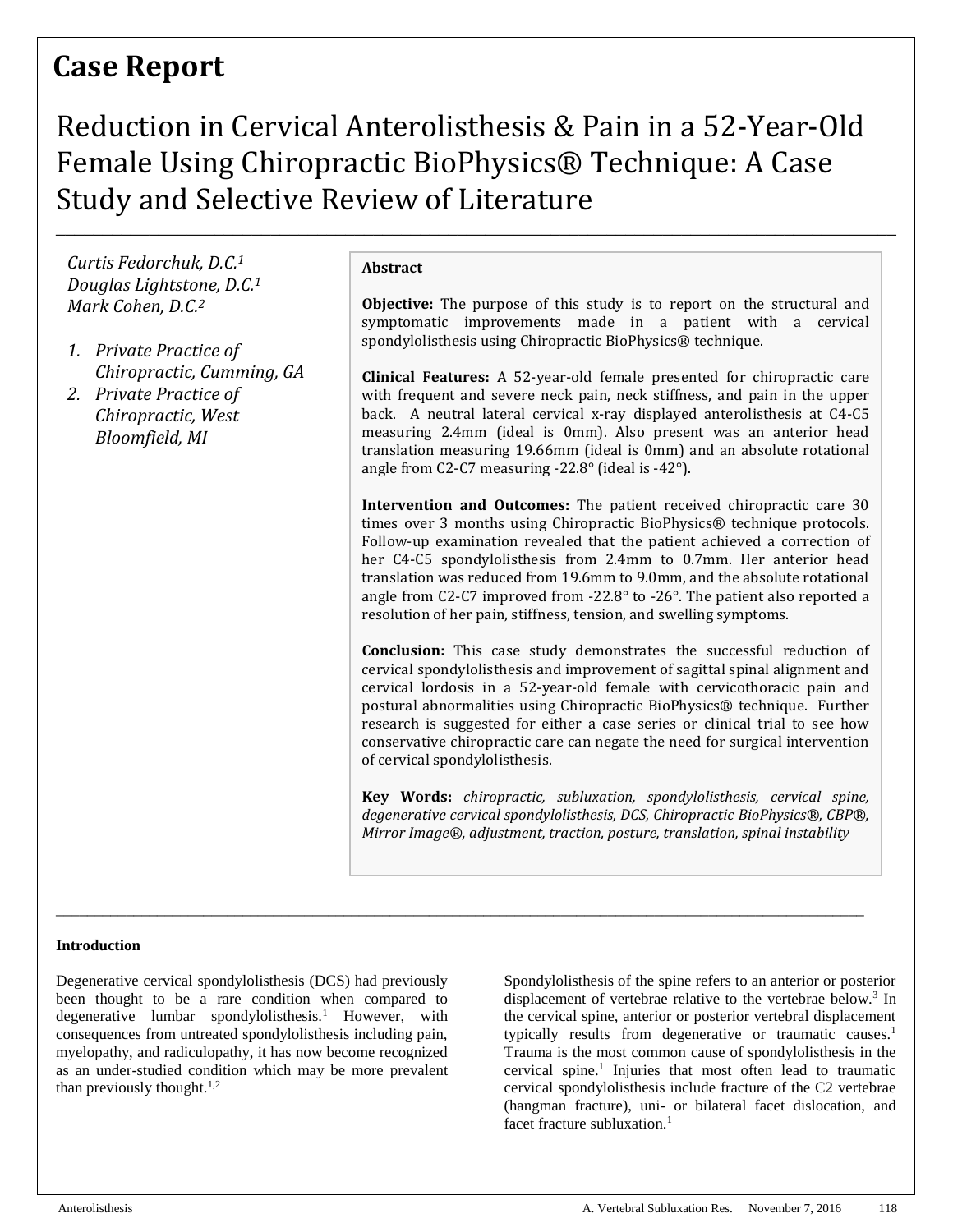DCS occurs secondary to a degenerative cascade starting with joint narrowing, marginal osteophytes, and bone fragmentation eventually leading to capsular laxity.<sup>4</sup> DCS transpires mainly in patients older than 50 years old.<sup>5</sup> DCS can be attributed to disc degeneration and hypertrophic facet arthrosis associated with spinal senescence.<sup>1</sup> Arthritic and ankylosing conditions leading to spinal rigidity further exacerbate these conditions. Decreased mobility increases stress levels on intervertebral discs and the facets of adjacent vertebrae. This increased stress leads to ligament laxity and disc displacement allowing translation of the vertebrae.<sup>1</sup>

While literature has established DCS as a rare and underdocumented condition, recent efforts have begun to highlight its occurrence.1,2 A retrospective study by Suzuki et al. cited C3-C4 and C4-C5 disc levels as the most commonly found locations of DCS.<sup>6</sup> These findings were supported by a systematic review of DCS patients, which found that C3-C4 was present in 46% (81/176), and C4-C5 was present in 49.4%  $(87/176).$ <sup>1</sup> The same review found that 51% (52/102) of patients with DCS presented with neck or occipital pain; 22.5% (23/102) presented with radiculopathy; and 63.7%  $(65/102)$  presented with myelopathy/radiculo-myelopathy.<sup>1</sup> Two symptomatic presentations were seen in those with DCSrelated instability. Patients of this type either presented with neck pain or neurologic findings including cervicobrachial pain or myelopathy.<sup>7</sup>

Woiciechowsky, et al. categorized DCS into three stages based on symptomatic presentation, morphological appearance radiographically, and the suggested surgical procedure for each type. Stage 1 presented with pain and with noticeable facet joint degeneration on radiographic examination. Stage 2 patients presented with radiculopathy or myelopathy and degeneration of the facet joints and vertebral bodies. Stage 3 patients presented with severe myelopathy and spinal deformity.<sup>2</sup> Based on these presentations, specific surgical interventions were recommended. Stage 1 required single vertebral level discectomy, repositioning, and fusion. Stage 2 was multi-level discectomy, repositioning, and fusion. Stage 3 necessitated excision of the vertebral body and subsequent replacement along with fusion of adjacent segments.<sup>2</sup>

In a retrospective analysis of kinetic magnetic resonance images (MRI) of 468 symptomatic patients, Suzuki, et al. found a 16.4% prevalence of grade 1 CDS and 3.4% prevalence of grade 2 CDS. Here, grade 1 spondylolisthesis was defined as vertebral displacement of 2-3mm and grade 2 as vertebral displacement of >3mm.<sup>6</sup>

Often the first symptom of a spondylolisthesis is neck pain. Patients may also present with signs of varying levels of neurological compromise.<sup>2</sup> The possible consequences of untreated DCS include worsening pain, myelopathy, radiculopathy, and in rare cases, vertebral artery stenosis.7,8

As of 2011, there are no medical guidelines for the treatment of DCS.<sup>1</sup> Less severe spondylolisthesis of a 1-2mm slip may cause few or no symptoms, and is not considered in need of surgical attention. However, surgical treatment is indicated in patients who have radiologically proven instability or spinal cord compression.<sup>1</sup> For such surgical cases, the most common treatment methods include ventral, dorsal, and combined

fusion techniques with or without repositioning and decompression.<sup>2</sup>

#### **Review of Literature**

#### *Medical Management*

Dean, et al. analyzed the cases of 58 patients with CDS treated surgically. Thirty-five of these patients underwent corpectomy, and 23 patients were treated with discectomy and anterior fusion. Patients underwent an evaluation at an average of 6.9 years, and the majority displayed a drastic decrease in symptoms. 83.3% of patients who presented with radiculopathy saw a complete cessation of their symptoms. 44.7% percent of patients saw complete resolution of their pain while 50% reported improvements in their pain levels.<sup>9</sup> Similarly, Deburge et al. reported the cases of 8 patients with unstable CDS who were treated using either anterior or posterior fusion. Subjects were divided into two groups based on presenting symptoms. The first group presented with neck pain only. The second group presented with brachial plexus pain or myelopathy. The post-surgical evaluation was conducted on all patients over the next seven years and all reported symptomatic resolution.<sup>7</sup>

Woiciechowsky, et al. presented a study of 16 patients with DCS treated through a combination of discectomy, fusion, corpectomy and decompression. In this study, eight patients presented with myelopathy, five with radiculo-myelopathy, and three with neck pain only. Pain was reported as an initial symptom in all 18 patients. Upon follow-up, all patients reported pain relief and 10 of 13 showed signs of neurologic improvement.<sup>2</sup>

Zwingenberger, et al. published on surgical management of a 63-year-old patient with a 13mm anterior spondylolisthesis at C7-T1. The patient presented with paresthesia, muscle weakness, and decreased function of the hands bilaterally. MRI revealed compression of the cervical spinal cord extending from C5-T1. The surgical intervention involved discectomy, laminectomy, fusion, and stabilization above and below the C7-T1 segments. Post-surgical evaluation showed resolution of paresthesia and hand pain although there was marginal decrease.<sup>10</sup>

Ido, et al. reported the case of a 56-year-old male with traumatic C6-C7 spondylolisthesis induced during a traffic accident. Radiographs indicated fractures of the right pedicle and the left lamina. Initially, the patient was treated with neck flexion and longitudinal distraction, but this course of care was discontinued following an increase of radicular symptoms into the right upper extremity. The patient was placed in a halo brace in slight flexion for two days to reduce the spondylolisthesis before performing stabilization surgery. Xrays were taken and the C6 anterior displacement was considerably reduced. Following this reduction, surgery was performed and the vertebra was stabilized. The patient, however, did complain of slight numbness in his right index finger. $11$ 

#### *Chiropractic Management*

Reports of the successful chiropractic treatment of DCS are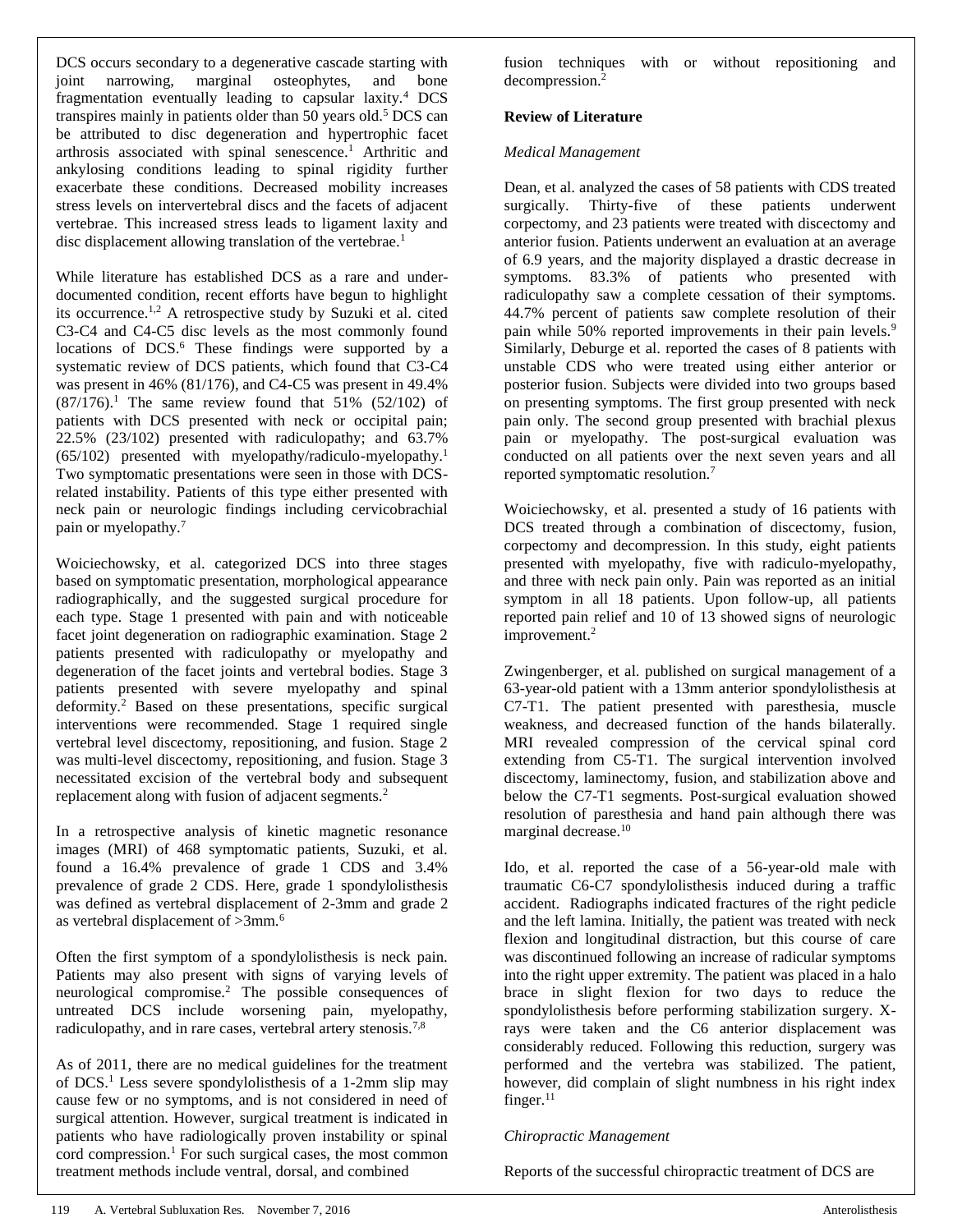less abundant than in surgical treatment. The chiropractic cases report on reduction of symptoms instead of correction of spinal alignment. Rowe and Steiman reported on the case of two patients (a 28-year-old female and a 29-year-old male) both presenting with anterolisthesis of C6 with a 3mm displacement. In both cases, spina bifida was present at the spondylolisthesis segment. Upon orthopedic examination, both patients presented with hypomobility at the C5-C6 segments with all other physical and neurological exams unremarkable. Treatment involved spinal manipulation of the hypomobile segments. The female patient reported remission of her headaches after only two adjustments, and the male patient reported alleviation of his neck pain.<sup>12</sup>

Bennett and Hayde published a case of a 36-year-old male with anterolisthesis at C6-C7. The patient's symptoms included headaches, neck pain, and stiffness. Spinal manipulation aimed at mobilizing the cervical segments and myofascial trigger point therapy was administered over the course of two weeks and the patient's symptoms subsided. It was not reported whether or not the practitioner reduced the spondylolisthesis and follow-up radiographs were not performed.<sup>13</sup>

Cox published a case of chiropractic treatment administered to a 65-year-old female presenting with spondylolisthesis at C7 along with pain in the low back, legs, shoulders, and weakness in both legs. Treatment of the patient involved distraction manipulation by contacting the C6 vertebra (vertebrae directly above the location of spondylolisthesis), along with spinal manipulation, ultrasound, and electric current therapy.<sup>14</sup> Initially, all subjective complaints displayed improvement, but within a month of treatment, her motor skills declined. Shortly after that, the patient suffered a cerebrovascular accident, necessitating wheelchair use and bed confinement.<sup>14</sup> Despite the aftereffects that occurred in this particular case, the authors believe that traction is still a safe avenue of treatment and that neurological injury would be a rare result.<sup>14</sup>

Due to the shortage of published chiropractic cases focused on structural improvement to CDS, it is important to highlight studies where measurable changes made to the cervical curvature in chiropractic patients resulted in physiologic improvements. The importance of focusing on structural improvement of the spine is illustrated in this case study and how that improvement may help reduce spondylolisthesis and resolve associated patient complaints.

Fedorchuk and Wheeler presented the case of a 13-year-old patient with a 4-year history of cervicogenic headaches, upper cervical subluxations, and a decreased cervical curve.<sup>15</sup> As per CBP protocol, cervical radiographs were taken before chiropractic care. Findings included anterior head translation (-TxH) of 29.6mm and a cervical lordosis absolute rotational angle (ARA) of -3.8°, as opposed to the ideal angle of -42°.<sup>15</sup> Chiropractic treatment included spinal manipulative therapy and Mirror Image® adjustments, 2-way traction, and exercises. Post-treatment radiographs showed a reduction of anterior head translation to 17.6mm, and an ARA measuring - 43.4°, and correlated with the elimination of the patient's headaches.<sup>15</sup>

Similarly, Cardwell and Barone reported a case of

improvement of both the cervical and lumbar curves in a 34 year-old male patient using CBP treatment.<sup>16</sup> The patient presented with a 20-year history of headaches, mid- and lowback pain, congested sinuses, and upper respiratory conditions. Upon evaluation of the patient's posture, several abnormalities were found including right lateral head translation (-TXH), anterior head translation (+TzH), decreased lumbar lordosis, and pelvic distortion. Following a 9-month period of CBP® care, spinal alignment improved towards normal for all postural distortions and subluxations. The patient also experienced an associated improvement in headaches, sinus congestion, and upper respiratory conditions.<sup>16</sup>

Chiropractic care has been shown to improve a hypolordotic cervical curve as well as a hyperlordotic cervical curve. Morningstar reported a case of a 27-year-old male patient with sharp, stabbing mid-back pain.<sup>17</sup> Upon physical and radiographic examination, the patient was found to have a cervical curve of 52° as opposed to the normal range of 34° to 42°. The patient also presented with forward head translation of 15mm. The patient's care plan included spinal manipulative therapy combined with a 4lb head weight device, wearing a figure-8 clavicle brace, and positional and intersegmental traction. Over the course of 10 visits, the cervical curve was reduced to 40° (normal range) and all symptoms were alleviated.<sup>17</sup>

#### **Case Report**

#### *Patient History*

A 52-year-old female presented with neck pain, neck stiffness, and thoracic pain. The patient indicated that she experienced the pain frequently and that the pain was severe and produced a tense and swelling sensation to her lower cervical and upper thoracic areas. The patient denied a history of trauma to the area.

#### *Radiographic Evaluation*

An initial neutral lateral cervical (NLC) x-ray (Figure 1A) displayed a significant anterolisthesis at C4-C5 measuring 2.4mm. Anterior translations were also seen at C6-C7 (0.6mm) and C7-T1 (1.4mm). Posterior translations were seen at C2-C3 (2.0mm), C3-C4 (1.3mm), and C5-C6 (2.2mm). Also present was an anterior head translation (+TzH) measuring 19.66mm and a -22.8° ARA from C2-C7. Ideal head translation relative to the thorax should be 0mm and ideal ARA from C2-C7 should be -42°.<sup>15</sup> Radiographic measurements (Figure 1B) and lines were created using the PostureRay® Electronic Medical Records (EMR) software (PostureRay® X-Ray Electronic Medical Records Software, PostureCo, Inc., Trinity, FL, USA), which utilizes the Harrison Posterior Tangent Method and the Harrison Spinal Model for analyzing sagittal spinal views.

#### *Intervention and Outcomes*

The patient was examined for subluxations and spinal and postural misalignments as per CBP® protocols. CBP® technique focuses on normalizing spinal-pelvic weight bearing through structural rehabilitation with the intent of optimizing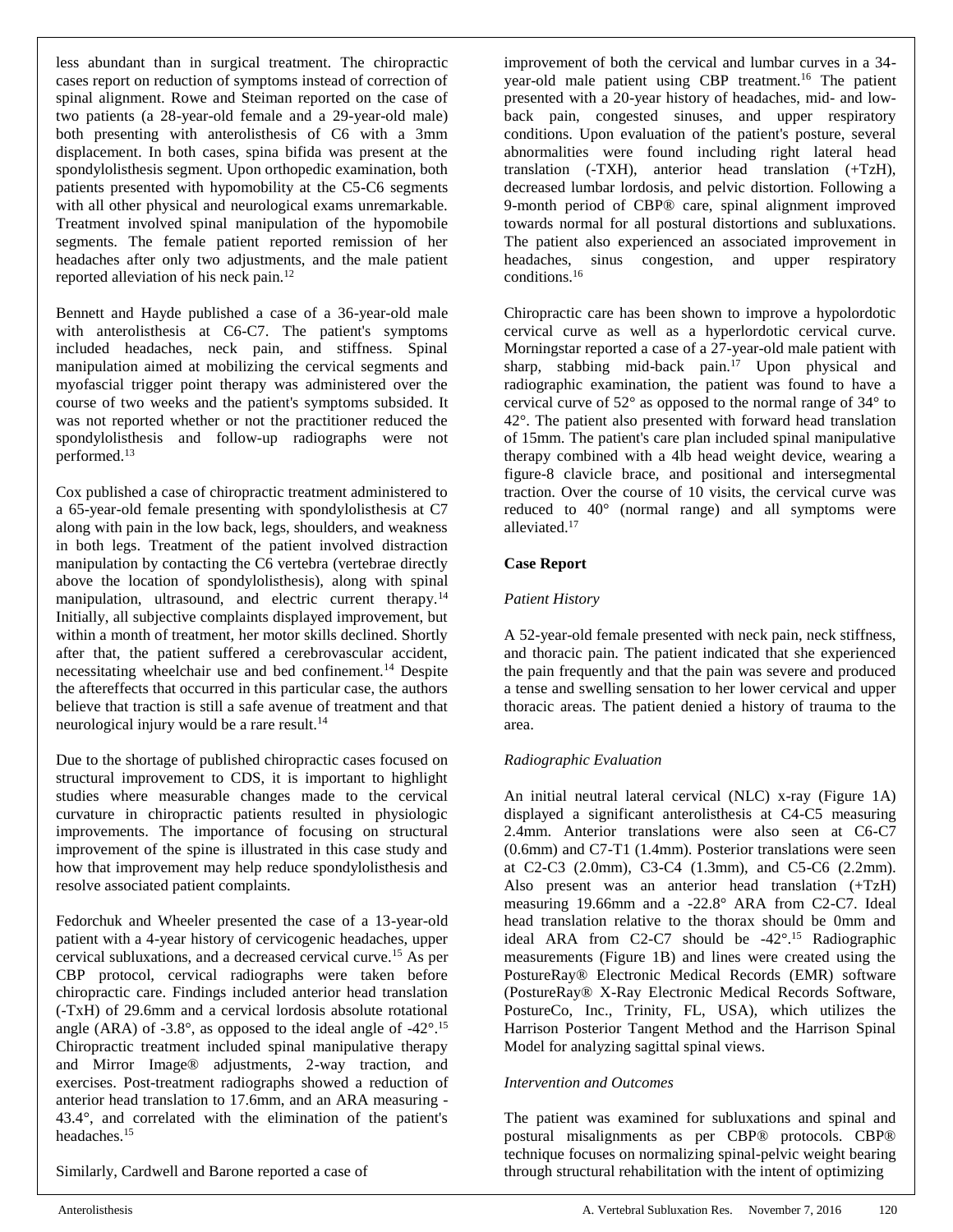spinal alignment and posture.<sup>18</sup> The patient received CBP® treatment during 30 visits over the course of three months. Mirror Image® adjustments were applied to the cervical spine in which the patient was adjusted in the opposite postural position as the postural distortions with which she presented. These adjustments included the use of an OMNI elevation chiropractic drop table and an Impulse® adjusting instrument (Impulse® Adjusting Instrument, Neuromechanical Innovations, Chandler, AZ, USA) on the lowest setting. The purpose of using Mirror Image® position for cervical adjusting is to reset the nervous system's regulation of postural muscle balance.<sup>19</sup> By reducing the increased rotational loads brought about by deviant posture, the adjustment reduces stresses on neuromuscular structures.<sup>18</sup> Mirror Image<sup>®</sup> traction was performed using a white Denneroll spinal orthotic (Cervical Denneroll Spinal Orthotic, Denneroll Spinal Orthotics, New South Wales, Australia) placed just below C5 for periods starting at 3 minutes and increasing 2 minutes of traction with each visit until 20 minutes was reached. The purpose of this method of traction is to trigger viscoelastic deformation in the resting length of the spinal muscles, ligaments, and discs.<sup>19</sup> Mirror Image® exercises consisted of a 2-step movement pattern. First, the patient performed maximum anterior head translation (+TzH). Second, the patient performed maximum posterior head translation (- TzH) while simultaneously adding head extension (-RxH) and holding the final position for 5-10 seconds before relaxing and repeating. To achieve and maintain spinal correction in patients with spinal and postural abnormalities, it is necessary to strengthen weak musculature and lengthen tight musculature that have adapted to unhealthy posture with Mirror Image<sup>®</sup> exercises.<sup>19</sup>

At the end of the 30 visits, a post-treatment NLC x-ray was taken and compared with pre-treatment assessments. The most significant translational change occurred at C4-C5 with a reduction of 1.7mm from 2.4mm to 0.7mm (70.8% change). Anterior translation at C6-C7 was reduced 0.9mm and C7-T1 was reduced 1.3mm. Posterior translation at C2-C3 was reduced 1.1mm, C3-C4 reduced 0.5mm, and C5-C6 reduced 1.5mm. The anterior head translation was reduced 10.0mm from 19.6mm to 9.0mm. The ARA from C2-C7 improved from -22.8° to -26° (Figure 1C). The patient also reported a resolution in her pain, stiffness, tension, and swelling.

#### **Discussion**

Abnormal posture, translational instability of vertebral segments, and abnormal facet angles have all been found to be predisposing factors for cervical degeneration and spondylolisthesis. These physiological changes can result in altered biomechanics leading to increased stress on the intervertebral discs and joints of the spine.

Translational instability at levels of CDS has been reported along with decreased segmental spinal canal diameter.<sup>6</sup> In a study performed by Suzuki, et al., translational instability was observed with a prevalence of 16.7% in grade 2 spondylolisthesis, 4.3% in grade 1 spondylolisthesis, and 3.4% in segments with no spondylolisthesis. This data suggests that translational instability of the cervical spine can be a precursor to CDS.<sup>6</sup>

Woiciechowsky, et al. propose an idea based on the assumption that degeneration of the disc and facet joints leading to spondylolisthesis first occurs in association with instability of the neck.<sup>2</sup> With neck pain being the most common symptom for patients with cervical spine instability, degeneration of discs and vertebral bodies may be mild at this stage of presentation. However, if instability proceeds faster than restoration, spondylolisthesis may most likely follow.<sup>2</sup> With this correlation between neck pain, instability, and a predisposition to spondylolisthesis, increased clinical awareness surrounding patient presentations of neck pain is warranted.

Vertebral facet angles have also been identified as a predisposing factor for DCS.20-22 The orientation of the facet joints along the sagittal plane is referred to as the pedicle-facet  $(P-F)$  angle.<sup>20</sup> The slope of the T1 vertebrae can predict the balance of the cervical spine along the sagittal plane. Jun, et al. found a greater degree of T1 slope in patients with  $DCS<sup>21</sup>$ Based on these findings, Kim, et al. hypothesized that a high T1 slope, which is indicative of loss of sagittal alignment in the cervical spine, increases the magnitude of shear force along the gravitational vectors of the facets increasing possibility of spondylolisthesis.<sup>20</sup> This constant anterior shear force can lead to arthritic changes in the posterior facets, accelerating disc degeneration and collapse.<sup>20</sup>

The study by Kim, et al. examined P-F angles of participants with DCS.<sup>20</sup> Larger facet angles were found at the C4-C5 level in the DCS group when compared to the control group.<sup>20</sup> Xu, et al. analyzed the relationship between facet tropism, defined as asymmetry between the left and right vertebral facet joint angles and DCS.<sup>22</sup> Their findings indicated that facet tropism severity at the C3-C4 and C4-C5 levels in the experimental group were far more pronounced than at the same levels in the control group. This suggests a relationship between facet tropism and DCS.<sup>22</sup> A high incidence of DCS at the levels of C4-C5 is related to hypermobility of these segments, with repeated movements leading to laxity in the surrounding ligaments and degenerative articular changes.<sup>20</sup>

Postural abnormalities, such as loss of cervical lordosis, are well documented as risk factors that can result in degeneration of the cervical spine. Loss of cervical lordosis has been indicated as a precursor for myofascial pain, neurovascular entrapment, and ultimately degeneration of the cervical spine.<sup>16</sup> A study by McAviney, et al. found that patients with a lesser degree of cervical curve were found to have greater instances of both pain and headaches.<sup>23</sup> Degenerative changes of the cervical spine were also found to occur more rapidly when postural imbalances lead to a transition towards cervical kyphosis (reversed curve).<sup>24</sup>

#### *Proposed Neurophysiological Mechanisms*

CBP® technique views postural distortion as a cause rather than a consequence of segmental dysfunction.<sup>25</sup> The structures primarily affected by poor posture include spinal ligaments, intervertebral discs, vertebrae, and associated nervous tissues. CBP® research has substantiated abnormal posture as an underlying cause for somato-autonomic reflexes leading to visceral disease, pain, diminished range of motion, articular dysfunction, myofascial lesions, aberrant proprioception and a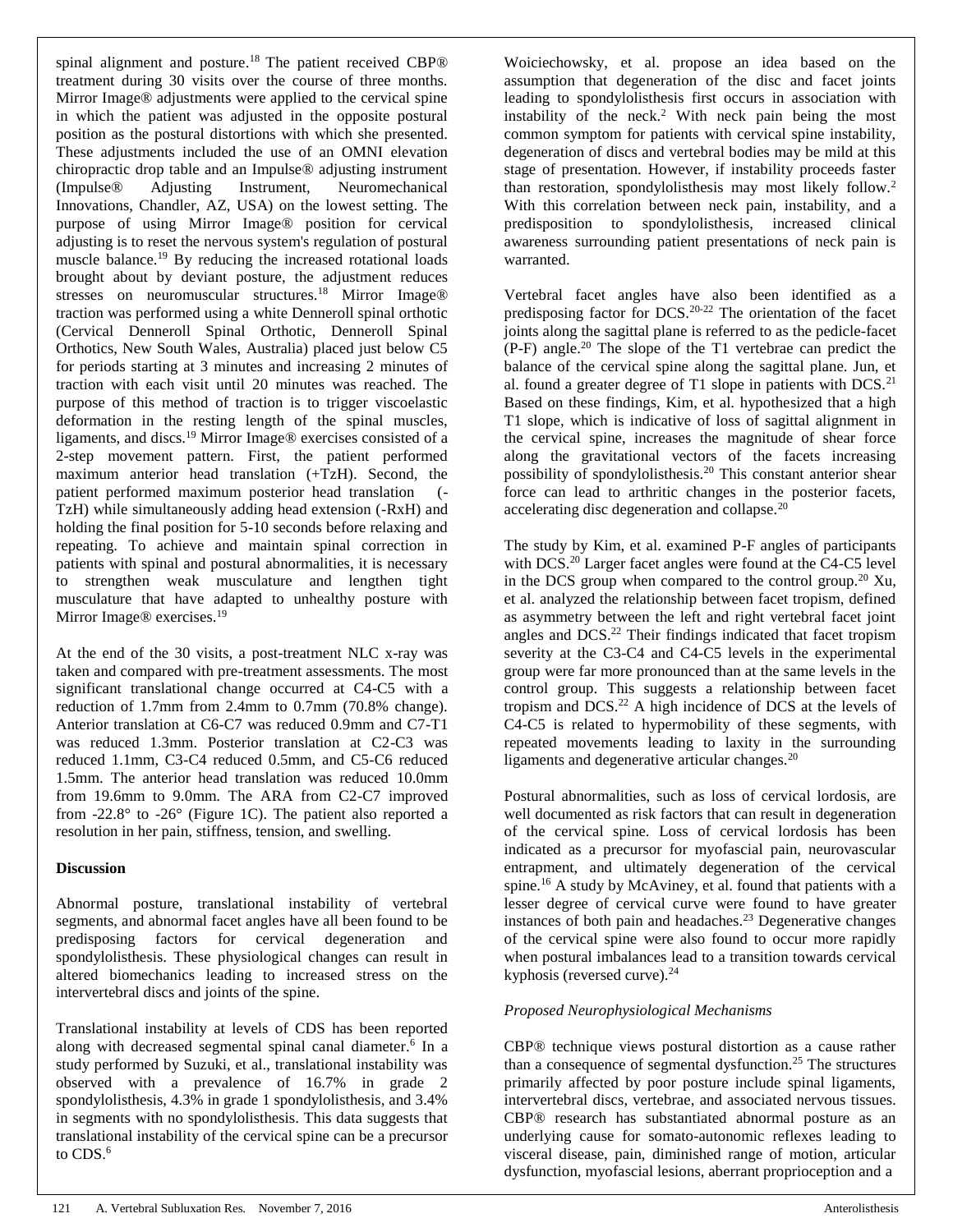CBP® technique approaches the skeletal system globally as an intricate network of connected parts. The segmental interpretation of a subluxation is primarily understood as dysfunction within a joint complex.<sup>26</sup> Through the study of the kinesiopathological component of subluxation (described by Dishman and Lantz) and the Dysafferentation model (described by Kent), it is clear that postural distortions can lead to degenerative and neurological problems and how correction of these distortions can resolve such conditions.<sup>27</sup>

The kinesiopathological model of subluxation states that an abnormal initial starting position of a vertebra will result in abnormal motion of that vertebra.<sup>16</sup> The patient in this case study presented with abnormal initial starting positions of several cervical vertebrae as a result of the loss of her cervical curve. This abnormal positioning created abnormal motion, leading to dysafferentation.

Dysafferentation is an imbalance in afferent input such that there is an increase in nociceptive input and a decrease in mechanoreceptive input.<sup>26</sup> Intervertebral motion segments of the spine are rich with nociceptive and mechanoreceptive structures. Consequently, if biomechanical dysfunction is present at one or more of these segments, alteration in normal nociception or mechanoreception will result leading to anomalous afferent input to the central nervous system.<sup>27</sup> Because postural neck muscles are meant to respond to proprioceptive muscular reflexes, alterations in this mechanical function can affect postural muscle tone.<sup>27</sup> Under normal conditions muscle spindles and Golgi tendon organs (GTO), in postural neck muscles, send information to the central nervous system about changes in muscle length and tension.<sup>26</sup> Mechanoreceptive input, as well as feedback from muscle spindles and GTOs, are known to influence brain function, proprioceptive input, and suprasegmental motor control. Therefore, it can be concluded that dysfunction in a joint complex can result in "degeneration, atrophy, and deconditioning of mechanoreceptor rich tissues, such as muscles and joint structures."<sup>26</sup>

### **Conclusion**

### *Limitations*

This study would have benefited from the use of cervical flexion and extension x-rays to further visualize cervical instability as well as MRI to determine any amount of spinal cord compression before and after treatment. An additional measure to support the long-term correction of the spondylolisthesis would be the conduction of follow-up studies to determine if postural changes as a result of treatment continued to improve, stayed the same, or degenerated back to pretreatment positions. Further research is suggested for either a case series or clinical trial to see how conservative chiropractic care can negate the need for surgical intervention in patients with DCS.

### **References**

- 1. Jiang S, Jiang L, Dai L. Degenerative cervical spondylolisthesis: a systematic review. Int Orthop. 2011;35(6):869-75.
- 2. Woiciechowsky C, Thomale U, Kroppenstedt S. Degenerative spondylolisthesis of the cervical spine symptoms and surgical strategies depending on disease progress. Eur Spine J. 2004;13(8):680-4.
- 3. Yochum T, Rowe L. Yochum and Rowe's Essentials of skeletal radiology. Philadelphia, Pa.: Lippincott Williams & Wilkins; 2005.
- 4. Kopacz K, Connolly P. The prevalence of cervical spondylolisthesis. Orthopedics. 1999;22(7):677-9.
- 5. Park M, Moon S, Lee H, Kim S, Kim T, Suh B et al. The natural history of degenerative spondylolisthesis of the cervical spine with 2- to 7-year follow-up. Spine. 2013;38(4):E205-E210.
- 6. Suzuki A, Daubs M, Inoue H, Hayashi T, Aghdasi B, Montgomery S et al. Prevalence and motion characteristics of degenerative cervical spondylolisthesis in the symptomatic adult. Spine. 2013;38(17):E1115- E1120.
- 7. Deburge A, Mazda K, Guigui P. Unstable degenerative spondylolisthesis of the cervical spine. J Bone Joint Surg Br. 1995;77(B):122-5.
- 8. Piñol I, Ramirez M, Saló G, Ros A, Blanch A. Symptomatic vertebral artery stenosis secondary to cervical spondylolisthesis. Spine. 2013;38(23):E1503- E1505.
- 9. Dean C, Gabriel J, Cassinelli E, Bolesta M, Bohlman H. Degenerative spondylolisthesis of the cervical spine: analysis of 58 patients treated with anterior cervical decompression and fusion. Spine J. 2009;9(6):439-46.
- 10. Zwingenberger S, Leimert M, Valladares R, Betz V, Seifert J. Operative management of a non-traumatic cervico-thoracic spondylolisthesis: a case report. J Med Case Rep. 2012;6(1):146.
- 11. Ido K, Murakami H, Kawaguchi H, Urushidani H. An unusual reduction technique prior to surgical treatment for traumatic spondylolisthesis in the lower cervical spine. J Clin Neurosci. 2002;9(6):664-6.
- 12. Rowe L, Steiman I. Anterolisthesis in the cervical spine spondylolysis. J Manipulative Physiol Ther. 1987;10(1):11-20.
- 13. Bennett S, Hayde T. Cervical spondylolisthesis: a case report. J Chiropr.1991; 2:69-71.
- 14. Cox J, Aspegren D. Degenerative spondylolisthesis of C7 and L4 in same patient. J Manipulative Physiol Ther. 1988;11(3):195-203.
- 15. Fedorchuk C, Wheeler G. Resolution of headaches in a 13 year-old following restoration of cervical curvature utilizing chiropractic biophysics: A case report. J Pediatr Matern & Fam Health – Chiropr: Fall 2009;2009(4):1-7.
- 16. Cardwell A, Barone B. Improved health outcomes following reduction of vertebral subluxation and improved cervical and lumbar curves utilizing chiropractic biophysics protocol. Ann Vert Sublux Res. Summer 2014;2014(3):113-28.
- 17. Morningstar M. Cervical hyperlordosis, forward head posture, and lumbar kyphosis correction: A novel treatment for mid-thoracic pain. J Chiropr Med. 2003;2(3):111-5.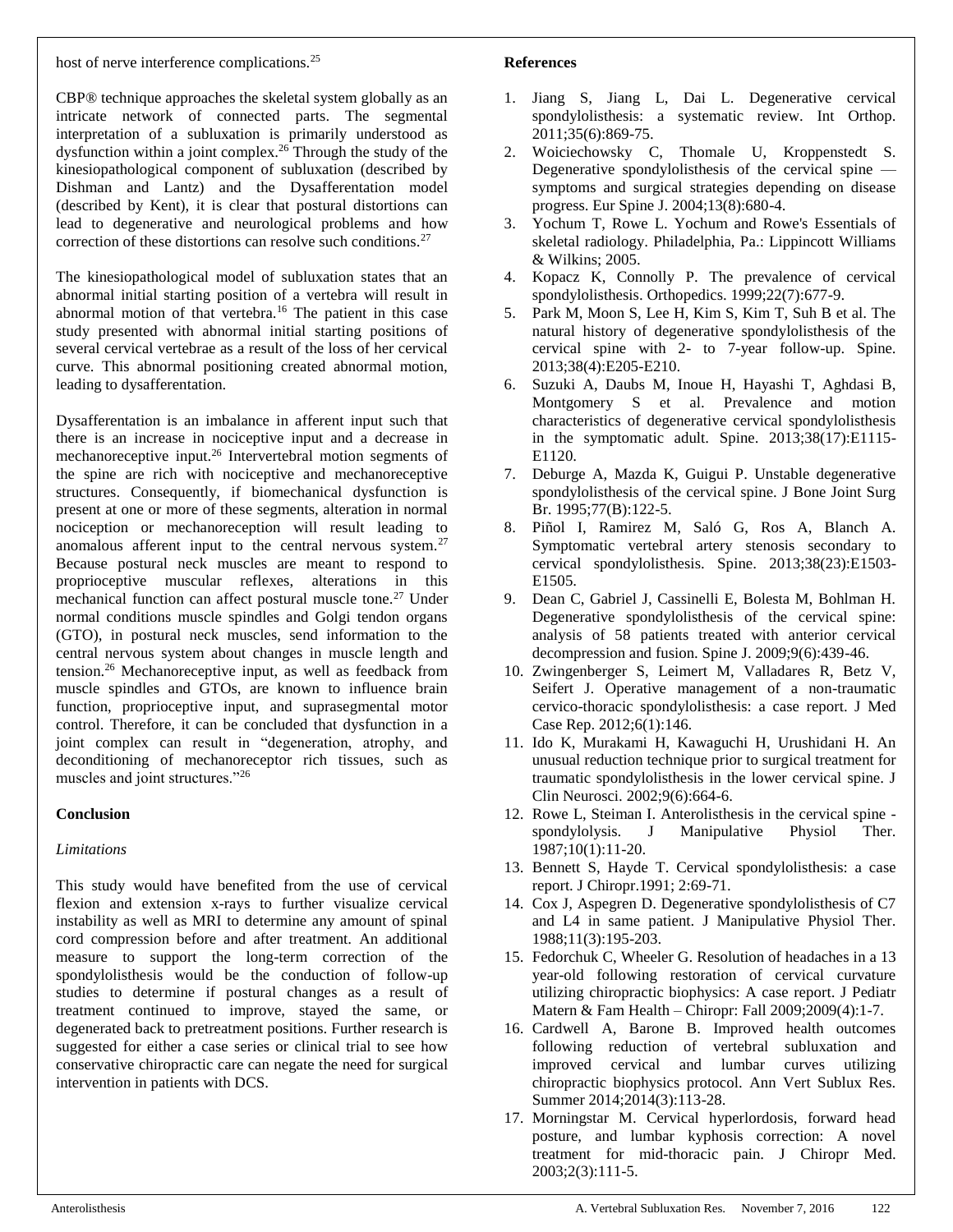- 18. Troyanovich S, Harrison D. Chiropractic Biophysics (CBP) Technique. Chiropr Tech. 1996;8:30-5.
- 19. Oakley P, Harrison D, Harrison D, Haas J. Evidencebased protocol for structural rehabilitation of the spine and posture: review of clinical biomechanics of posture (CBP®) publications. J Can Chiropr Assoc. 2005;49(4):270-96.
- 20. Kim H, Jun H, Kim J, Chang I, Song J, Oh J. The effect of the pedicle-facet angle on degenerative cervical spondylolisthesis. J Korean Neurosurg Soc. 2015;58(4):341.
- 21. Jun H, Kim J, Ahn J, Chang I, Song J, Kim T et al. T1 slope and degenerative cervical spondylolisthesis. Spine. 2015;40(4):E220-E226.
- 22. Xu C, Lin B, Ding Z, Xu Y. Cervical degenerative spondylolisthesis: analysis of facet orientation and the severity of cervical spondylolisthesis. Spine J. 2016;16(1):10-5.
- 23. McAviney J, Schulz D, Bock R, Harrison D, Holland B. Determining the Relationship Between Cervical Lordosis and Neck Complaints. J Manipulative Physiol Ther. 2005;28(3):187-93.
- 24. Harrison D, Harrison D, Betz J, Janik T, Holland B, Colloca C et al. Increasing the cervical lordosis with chiropractic biophysics seated combined extensioncompression and transverse load cervical traction with cervical manipulation: nonrandomized clinical control trial. J Manipulative Physiol Ther. 2003;26(3):139-51.
- 25. Cooperstein R. Chiropractic biophysics (CBP). Chiropr Tech. 1995;7(4):141-6.
- 26. Seaman D, Winterstein J. Dysafferentation: A Novel term to describe the neuropathophysiologic effects of joint complex dysfunction: A look at likely mechanisms of symptom generation. J Manipulative Physiol Ther. 2016;21(4):267-80.
- 27. Kent C. Models of Vertebral Subluxation: A Review. J Vert Sublux Res. 1996;1(1):1-7.
- 28. Troyanovich S, Harrison D, Harrison D. Structural rehabilitation of the spine and posture: Rationale for treatment beyond the resolution of symptoms. J Manipulative Physiol Ther. 1998;21(1):37-50.